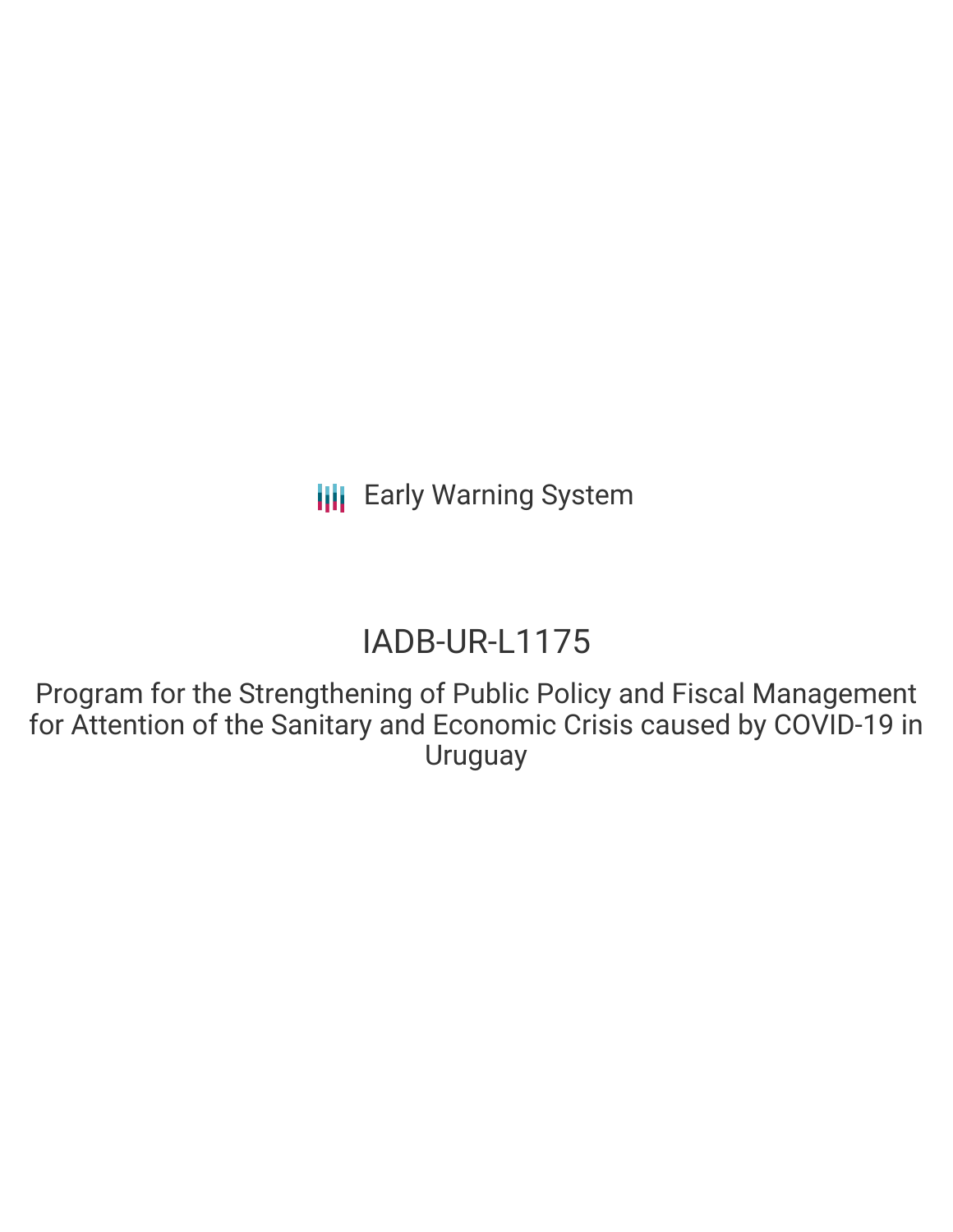

Program for the Strengthening of Public Policy and Fiscal Management for Attention of the Sanitary and Economic Crisis caused by COVID-19 in Uruguay

#### **Quick Facts**

| <b>Countries</b>               | Uruguay                                  |
|--------------------------------|------------------------------------------|
| <b>Financial Institutions</b>  | Inter-American Development Bank (IADB)   |
| <b>Status</b>                  | Approved                                 |
| <b>Bank Risk Rating</b>        | U                                        |
| <b>Borrower</b>                | Government of Uruguay                    |
| <b>Sectors</b>                 | Education and Health, Law and Government |
| <b>Investment Type(s)</b>      | Loan                                     |
| <b>Investment Amount (USD)</b> | \$145.00 million                         |
| <b>Loan Amount (USD)</b>       | \$145.00 million                         |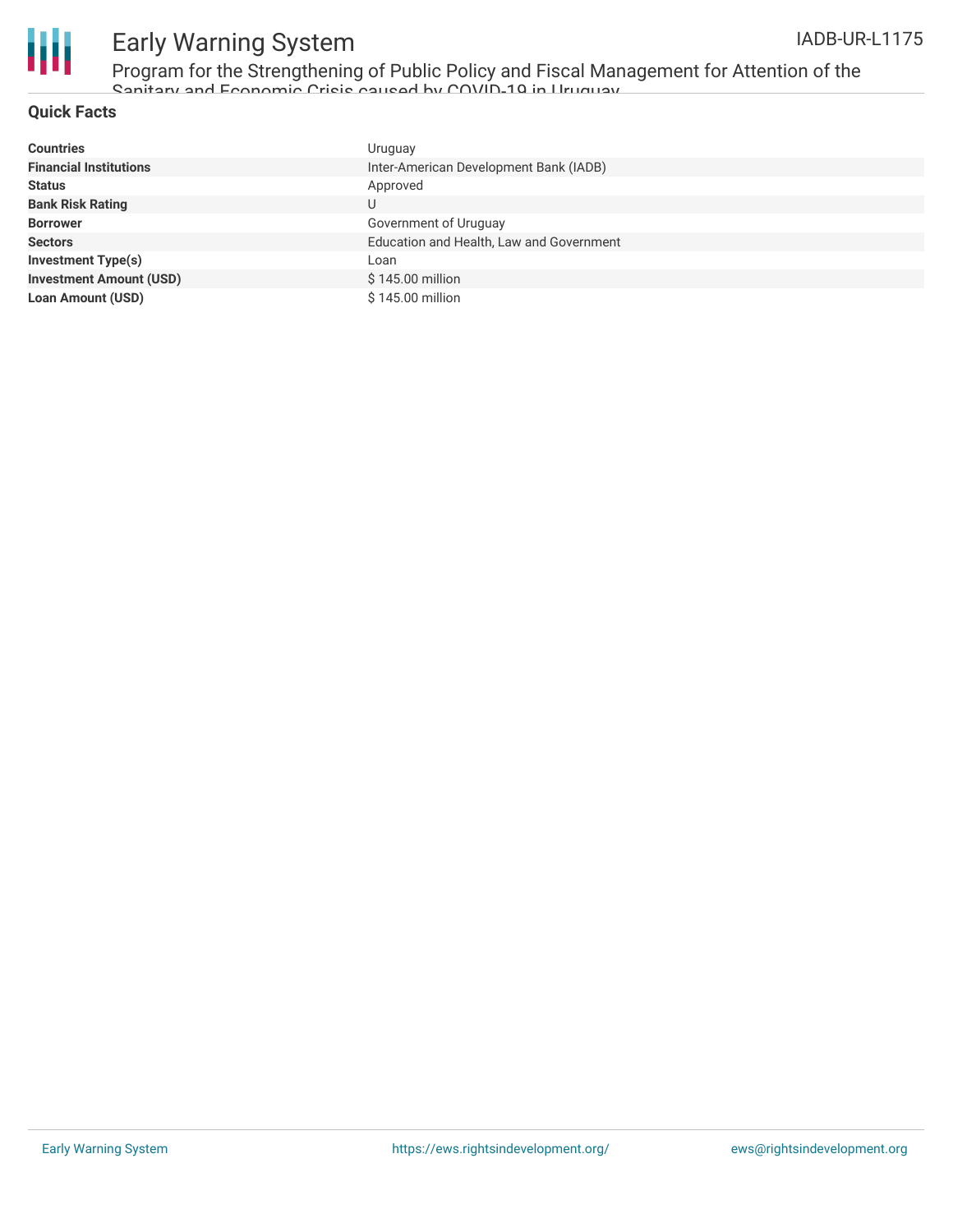

Program for the Strengthening of Public Policy and Fiscal Management for Attention of the Sanitary and Economic Crisis caused by COVID-19 in Uruguay

### **Project Description**

According to IADB website, the program aims to strengthen the efficiency, effectiveness, and equity of public policy and fiscal management to address the health and economic crisis caused by COVID-19, through the design and implementation of effective and fiscally responsible policy measures.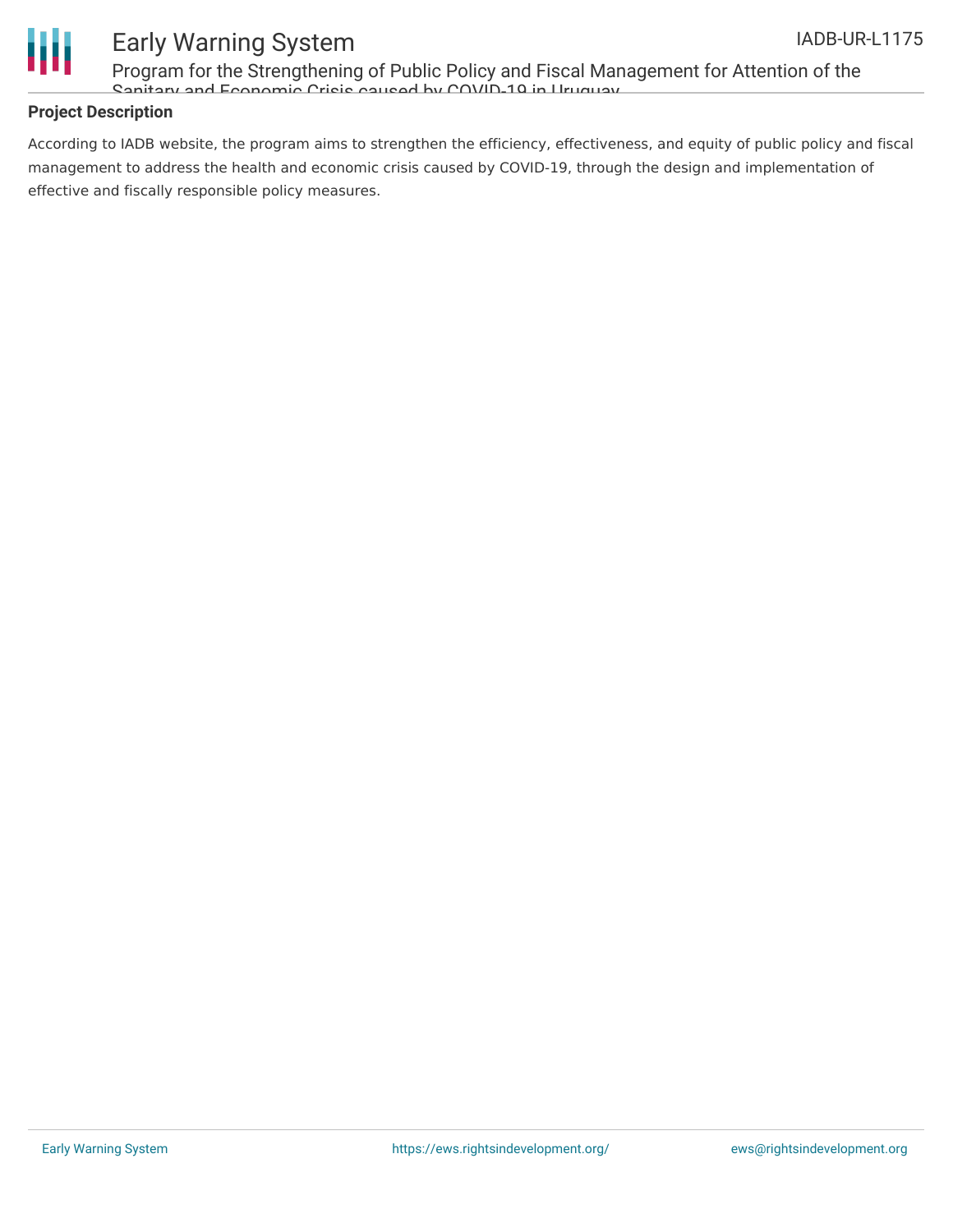

Program for the Strengthening of Public Policy and Fiscal Management for Attention of the Sanitary and Economic Crisis caused by COVID-19 in Uruguay

#### **Investment Description**

• Inter-American Development Bank (IADB)